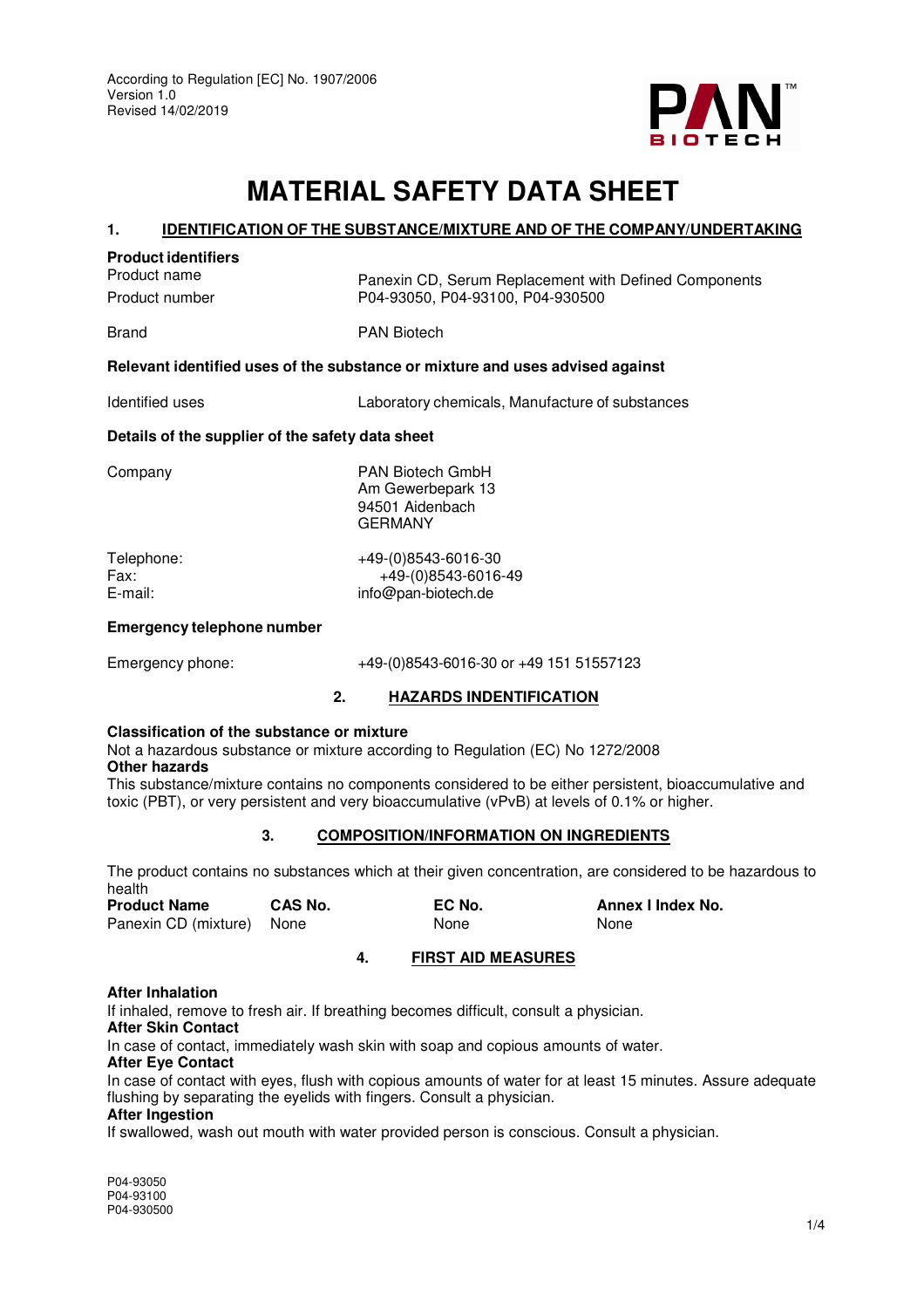

# **5. FIREFIGHTING MEASURES**

#### **Extinguishing Media**

Suitable: Water spray, Carbon dioxide, dry chemical powder, or appropriate foam. **Special Risks**  Specific Hazard(s): Emits toxic fumes under fire conditions. **Special Protective equipment for firefighters**  Wear self-contained breathing apparatus and protective clothing to prevent contact with skin and eyes.

# **6. ACCIDENTAL RELEASE MEASURES**

# **Personal precautions, protective equipment and emergency procedures**

Use personal protective equipment. Avoid dust formation. Avoid breathing vapours, mist or gas. Ensure adequate ventilation. Evacuate personnel to safe areas. Avoid breathing dust.

**Environmental precautions** 

Do not let product enter drain.

# **Methods for cleaning up**

Soak up with inert absorbent material and dispose of as hazardous waste. Keep in suitable, closed containers for disposal

## **7. HANDLING AND STORAGE**

#### **Handling**

Avoid inhalation. Avoid contact with eyes, skin, and clothing. Avoid prolonged or repeated exposure. **Storage** 

Keep tightly closed. Store at -20° C

# **8. EXPOSURE CONTROLS/PERSONAL PROTECTION**

## **Control parameters**

**Components with workplace control parameters Exposure controls** 

# **Appropriate engineering controls**

Handle in accordance with the good industrial hygiene and safety practice. Wash hands before breaks and at the end of workday.

# **Personal protective equipment**

## **Eye/face protection**

Use equipment for eye protection tested and approved under appropriate government standards such as NIOSH (US) or EN 166(EU).

## **Skin protection**

Handle with gloves. Gloves must be inspected prior to use. Use proper glove removal technique (without touching glove's outer surface) to avoid skin contact with this product. Dispose of contaminated gloves after use in accordance with applicable laws and good laboratory practices. Wash and dry hands. The selected protective gloves have to satisfy the specifications of EU Directive 89/686/EEC and the standard EN 374 derived from it.

## **Body Protection**

Impervious clothing, the type of protective equipment must be selected according to the concentration and amount of the dangerous substance at the specific workplace.

#### **Respiratory protection**

Respiratory protection not required. For nuisance exposures use type OV/AG (US) or type ABEK (EU EN 14387) respirator cartridges. Use respirators and components tested and approved under appropriate government standards such as NIOSH (US) or CEN (EU).

Where risk assessment shows air-purifying respirators are appropriate use (US) or type ABEK (EN 14387) respirator cartridges as a backup to enginee protection, use a full-face supplied air respirator. Use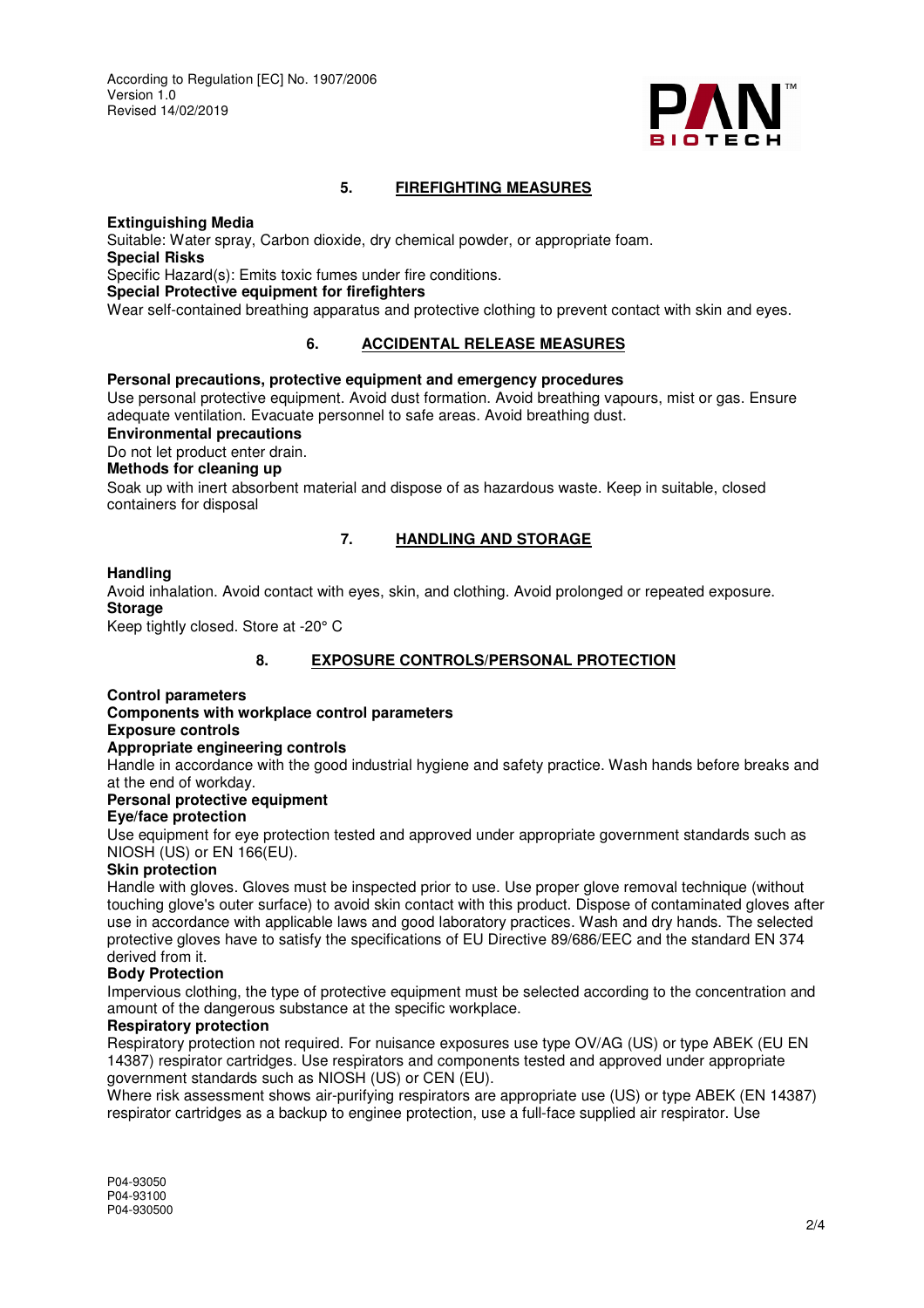According to Regulation [EC] No. 1907/2006 Version 1.0 Revised 14/02/2019



respirators and components tested and approved under appropriate government standards such as NIOSH (US) or CEN (EU)

# **9. PHYSICAL AND CHEMICAL PROPERTIES**

| Appearance                                   | Form: Liquid      |
|----------------------------------------------|-------------------|
| рH                                           | No data available |
| <b>BP/BP Range</b>                           | No data available |
| <b>MP/MP Range</b>                           | No data available |
| <b>Flash Point</b>                           | No data available |
| <b>Flammability</b>                          | No data available |
| <b>Autoignition Temp</b>                     | No data available |
| <b>Oxidizing Properties</b>                  | No data available |
| <b>Explosive Properties</b>                  | No data available |
| <b>Explosion Limits</b>                      | No data available |
| <b>Vapor Pressure</b>                        | No data available |
| <b>Partition Coefficient n-Octanol/water</b> | No data available |
| Viscosity                                    | No data available |
| <b>Vapor Density</b>                         | No data available |
| <b>Saturated Vapor Conc.</b>                 | No data available |
| <b>Evaporation Rate</b>                      | No data available |
| <b>Relative Density</b>                      | No data available |
| Decomposition Temp.                          | No data available |
| <b>Solvent Content</b>                       | No data available |
| <b>Water Content</b>                         | No data available |
| <b>Surface Tension</b>                       | No data available |
| Conductivity                                 | No data available |
| <b>Solubility</b>                            | No data available |

# **10. STABILITY AND REACTIVITY**

| <b>Stability</b>                                                           | Stable under recommended storage conditions. |  |
|----------------------------------------------------------------------------|----------------------------------------------|--|
| <b>Materials to avoid</b>                                                  | No data available                            |  |
| Hazardous decomposition products No data available                         |                                              |  |
| Polymerisation                                                             | Hazardous polymerisation does not occur.     |  |
| Special hazards arising from the substance or mixture<br>No data available |                                              |  |

# **11. TOXICOLOGICAL INFORMATION**

| <b>Acute toxicity</b><br>No data available                   |                                                                                                         |
|--------------------------------------------------------------|---------------------------------------------------------------------------------------------------------|
| <b>Principle routes of Exposure/Potential Health effects</b> |                                                                                                         |
| No data available<br><b>Eyes</b>                             |                                                                                                         |
| Skin<br>No data available                                    |                                                                                                         |
| <b>Inhalation</b><br>No data available                       |                                                                                                         |
| No data available<br>Ingestion                               |                                                                                                         |
| Specific target organ toxicity – single exposure             | No data available                                                                                       |
| Specific target organ toxicity - repeated exposure           | No data available                                                                                       |
| Mutagenic effects No data available                          |                                                                                                         |
| Carcinogenicity                                              |                                                                                                         |
| IARC:                                                        |                                                                                                         |
|                                                              | No component of this product present at levels greater than or equal to 0.1% is identified as probable, |
| possible or confirmed human carcinogen by IARC.              |                                                                                                         |
| <b>Reproductive toxicity</b> No data available               |                                                                                                         |
| <b>Sensitisation</b><br>No data available                    |                                                                                                         |
| <b>Target organ Effects</b> No data available                |                                                                                                         |
| <b>Additional Information</b>                                |                                                                                                         |